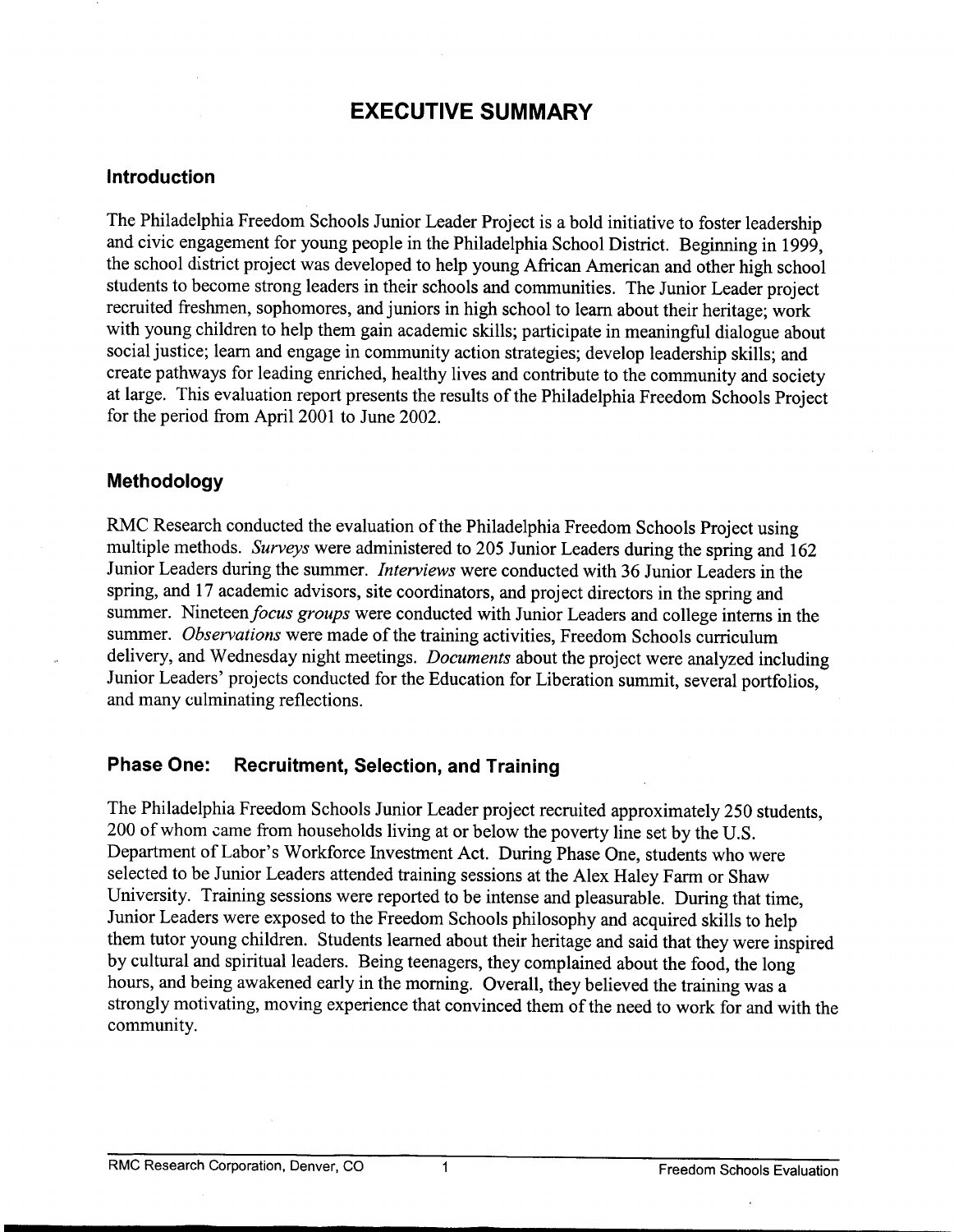## **Phase Two: Development of a Community of Learners and of Action**

During Phase Two, Junior Leaders attended classes to help them learn about leadership and the importance of education, worked in summer Freedom Schools with School District children, and researched important issues related to education and citizenship by conducting community surveys and other forms of information gathering. Several groups administered community surveys and developed and implemented social action strategies to address community concerns. Junior Leaders took part in Wednesday night sessions to share experiences and develop strategies for addressing community issues in a positive way. During a culminating event called the Education for Liberation Summit, students shared reports and visual displays of their work, and actively participated in an important dialogue with city leaders about education issues.

The Junior Leaders greatly enjoyed the tutoring experience and the opportunities to learn about their heritage and strategies for becoming more active citizens. Surveys showed that after the experience, they took more responsibility for their own success, had more confidence, were more motivated to become well educated, and gained greater respect for teachers. In the self-report surveys, they also said they engaged in activities that led to personal improvement, increased standards for personal and other's performance, heightened awareness of social issues, and altruism. After their participation, more Junior Leaders reported that they would definitely attend an institution of higher education. They felt more connected with community and felt they acquired more and stronger leadership skills. The young people felt they had a more realistic view of what it would take to be successful in high school.

College interns and academic advisors valued their participation as well, reporting that they enjoyed and learned from the experience. Document analysis from the work produced over the summer revealed that students developed more complex analytic frames with which to view the world and that they engaged in higher levels of participatory and justice oriented citizenship activities. While there were a few complaints during Phase Two, primarily around logistics and scheduling, this project was seen as Worthwhile by nearly all who participated.

### **Phase Three: Deeper Learning, Application of Knowledge, and Connecting to Community**

During Phase Three, 30 to 40 Junior Leaders participated in social action groups that emanated from their summer community action work. Throughout the academic year, each group met on a regular basis to converse and investigate a particular issue that was collectively defined. Facilitated by Freedom Schools Group Leaders, the groups read books, journals, and other written materials, conducted research, and creatively developed strategies for addressing the issues they identified. Junior Leaders had the opportunity to speak publicly about the issues and to partake in activities to make a difference in their community. Analysis of student essays written at the end of this phase showed that the Junior Leaders became more sophisticated in their analysis of the Philadelphia school finance issue, showing the impact of unfair distribution of funding on personal, social, and community attitudes and behaviors. They identified multiple solutions to these particular issues and other community matters of concern. They also identified several key areas where they believed funding should be allocated. In some cases, Junior